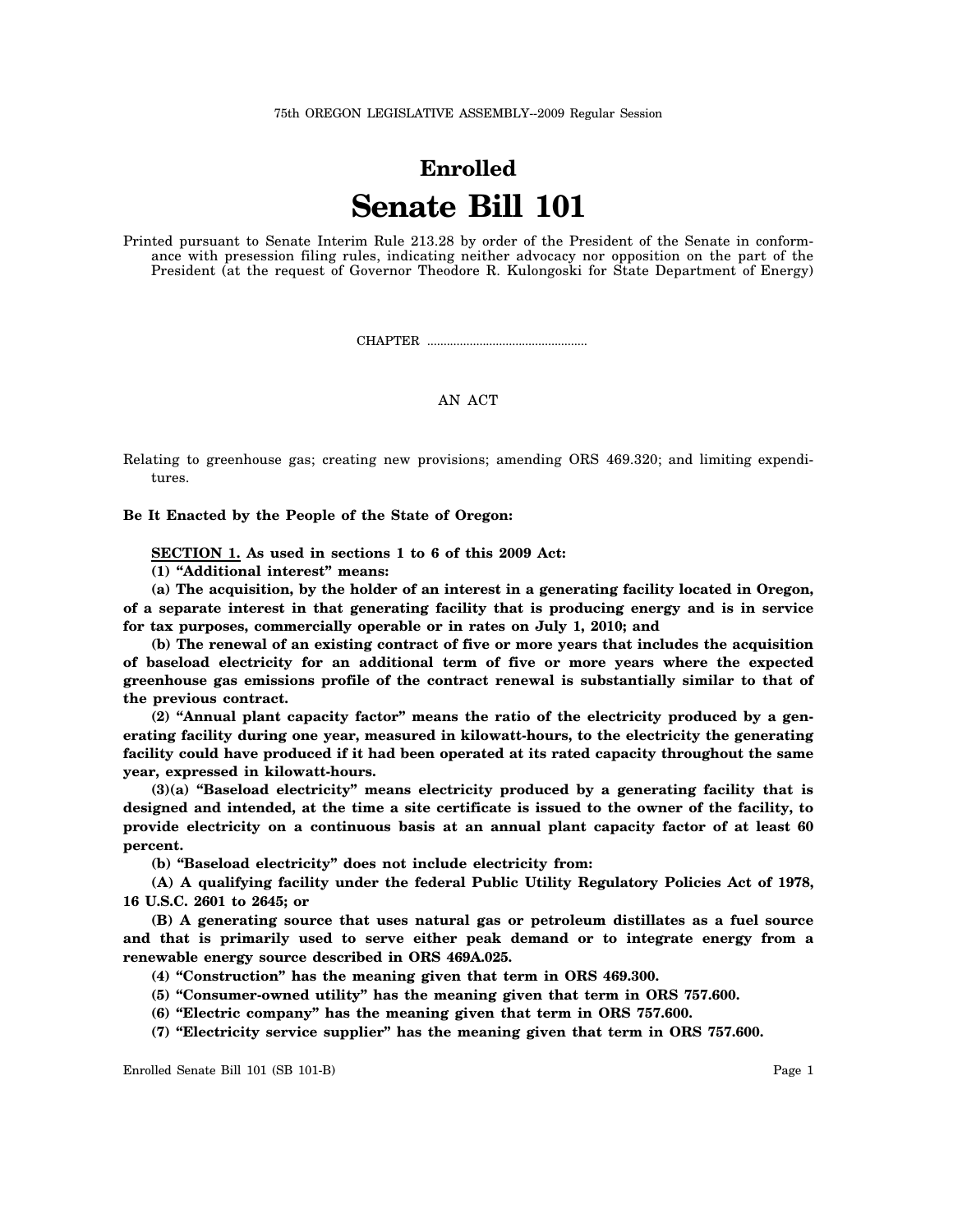**(8) "Generating facility" includes one or more jointly operated electricity generators that use the same fuel type, have the same in-service date and operate at the same location as described in ORS 469.300.**

**(9) "Governing board" means the legislative authority of a consumer-owned utility.**

**(10)(a) "Long-term financial commitment" means an investment in or upgrade of a generating facility that produces baseload electricity, or a contract with a term of more than five years that includes acquisition of baseload electricity.**

**(b) "Long-term financial commitment" does not include:**

**(A) Routine or necessary maintenance;**

**(B) Installation of emission control equipment;**

**(C) Installation, replacement or modification of equipment that improves the heat rate of the facility or reduces a generating facility**′**s pounds of greenhouse gases per megawatthour of electricity;**

**(D) Installation, replacement or modification of equipment where the primary purpose is to maintain reliable generation output capability and not to extend the life of the generating facility, and that does not increase the heat input or fuel usage as specified in existing generation air quality permits, but that may result in incidental increases in generation capacity;**

**(E) Repairs necessitated by sudden and unexpected equipment failure; or**

**(F) An acquisition of an additional interest.**

**(11) "Output-based methodology" means a greenhouse gas emissions standard that is expressed in pounds of greenhouse gases emitted per megawatt-hour, factoring in the useful thermal energy employed for purposes other than the generation of electricity.**

**(12) "Site certificate" has the meaning given that term in ORS 469.300.**

**(13) "Upgrade" means any modification made for the primary purpose of increasing the electric generation capacity of a baseload facility.**

**SECTION 2. (1) Unless modified by rule by the Public Utility Commission as provided in this section, the greenhouse gas emissions standard that applies to electric companies and electricity service suppliers is 1,100 pounds of greenhouse gases per megawatt-hour for a generating facility.**

**(2) Unless modified pursuant to subsection (4) of this section, the greenhouse gas emissions standard applies only to carbon dioxide emissions.**

**(3) For purposes of applying the emissions standard to cogeneration facilities, the commission shall establish an output-based methodology to ensure that the calculation of emissions of greenhouse gases for cogeneration facilities recognizes the total usable energy output of the process and includes all greenhouse gases emitted by the facility in the production of both electrical and thermal energy.**

**(4) The commission shall review the greenhouse gas emissions standard established under this section no more than once every three years. After public notice and hearing, and consultation with the State Department of Energy, the commission may:**

**(a) Modify the emissions standard to include other greenhouse gases as defined in ORS 468A.210, with the other greenhouse gases expressed as their carbon dioxide equivalent; and**

**(b) Modify the emissions standard based upon current information on the rate of greenhouse gas emissions from a commercially available combined-cycle natural gas generating facility that:**

**(A) Employs a combination of one or more gas turbines and one or more steam turbines and produces electricity in the steam turbines from waste heat produced by the gas turbines;**

**(B) Has a heat rate at high elevation within the boundaries of the Western Electricity Coordinating Council; and**

**(C) Has a heat rate at ambient temperatures when operating during the hottest day of the year.**

**(5) In modifying the greenhouse gas emissions standard, the commission shall:**

Enrolled Senate Bill 101 (SB 101-B) Page 2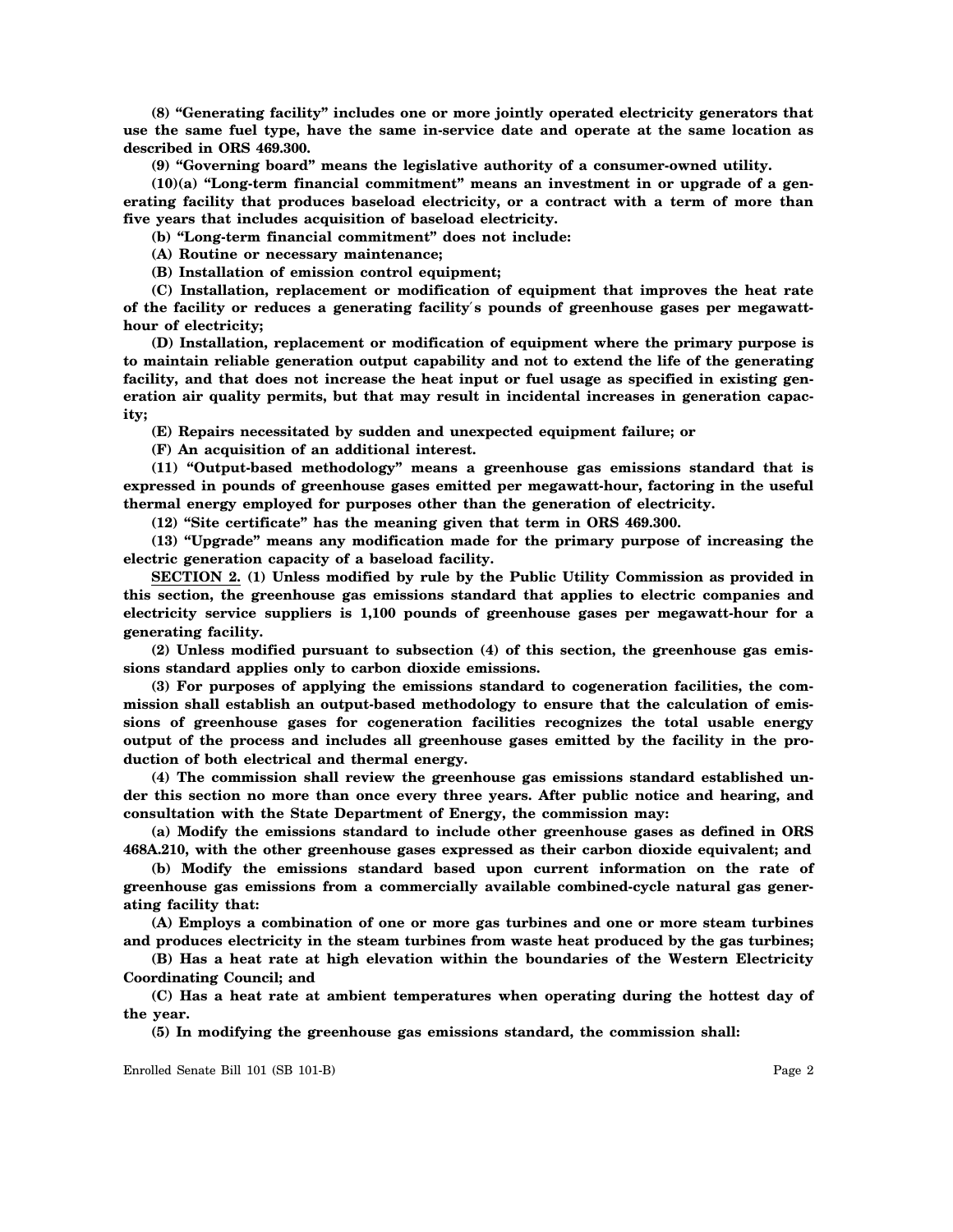**(a) Use an output-based methodology to ensure that the calculation of greenhouse gas emissions through cogeneration recognizes the total usable energy output of the process and includes all greenhouse gases emitted by the generating facility in the production of both electrical and thermal energy; and**

**(b) Consider the effects of the emissions standard on system reliability and overall costs to electricity consumers.**

**(6) If upon a review conducted pursuant to subsection (4) of this section, the commission determines that a mandatory greenhouse gas emissions limit has been established pursuant to state or federal law, the commission shall issue a report to the appropriate legislative committees of the Legislative Assembly stating which portions, if any, of the greenhouse gas emissions standard are no longer necessary as a matter of state law.**

**(7) Modifications to the emissions standard made pursuant to this section do not apply to long-term financial commitments entered into prior to the time of such modification. A long-term financial commitment begins upon execution of a contract for the acquisition of baseload electricity or upon construction of a generating facility.**

**SECTION 3. (1) Unless modified by rule by the State Department of Energy as provided in this section, the greenhouse gas emissions standard that applies to consumer-owned utilities is 1,100 pounds of greenhouse gases per megawatt-hour for a generating facility.**

**(2) Unless modified pursuant to subsection (4) of this section, the greenhouse gas emissions standard includes only carbon dioxide emissions.**

**(3) For purposes of applying the emissions standard to cogeneration facilities, the department shall establish an output-based methodology to ensure that the calculation of emissions of greenhouse gases for cogeneration facilities recognizes the total usable energy output of the process and includes all greenhouse gases emitted by the facility in the production of both electrical and thermal energy.**

**(4) The department shall review the greenhouse gas emissions standard established under this section no more than once every three years. After public notice and hearing, and consultation with the Public Utilities Commission, the department may:**

**(a) Modify the emissions standard to include other greenhouse gases as defined in ORS 468A.210, with the other greenhouse gases expressed as their carbon dioxide equivalent; and**

**(b) Modify the emissions standard based upon current information on the rate of greenhouse gas emissions from a commercially available combined-cycle natural gas generating facility that:**

**(A) Employs a combination of one or more gas turbines and one or more steam turbines and produces electricity in the steam turbines from waste heat produced by the gas turbines;**

**(B) Has a heat rate at high elevation within the boundaries of the Western Electricity Coordinating Council; and**

**(C) Has a heat rate at ambient temperatures when operating during the hottest day of the year.**

**(5) In modifying the greenhouse gas emissions standard, the department shall:**

**(a) Use an output-based methodology to ensure that the calculation of greenhouse gas emissions through cogeneration recognizes the total usable energy output of the process and includes all greenhouse gases emitted by the generating facility in the production of both electrical and thermal energy; and**

**(b) Consider the effects of the emissions standard on system reliability and overall costs to electricity consumers.**

**(6) If upon a review conducted pursuant to subsection (4) of this section, the department determines that a mandatory greenhouse gas emissions limit has been established pursuant to state or federal law, the department shall issue a report to the appropriate legislative committees of the Legislative Assembly stating which portions, if any, of the greenhouse gas emissions standard are no longer necessary as a matter of state law.**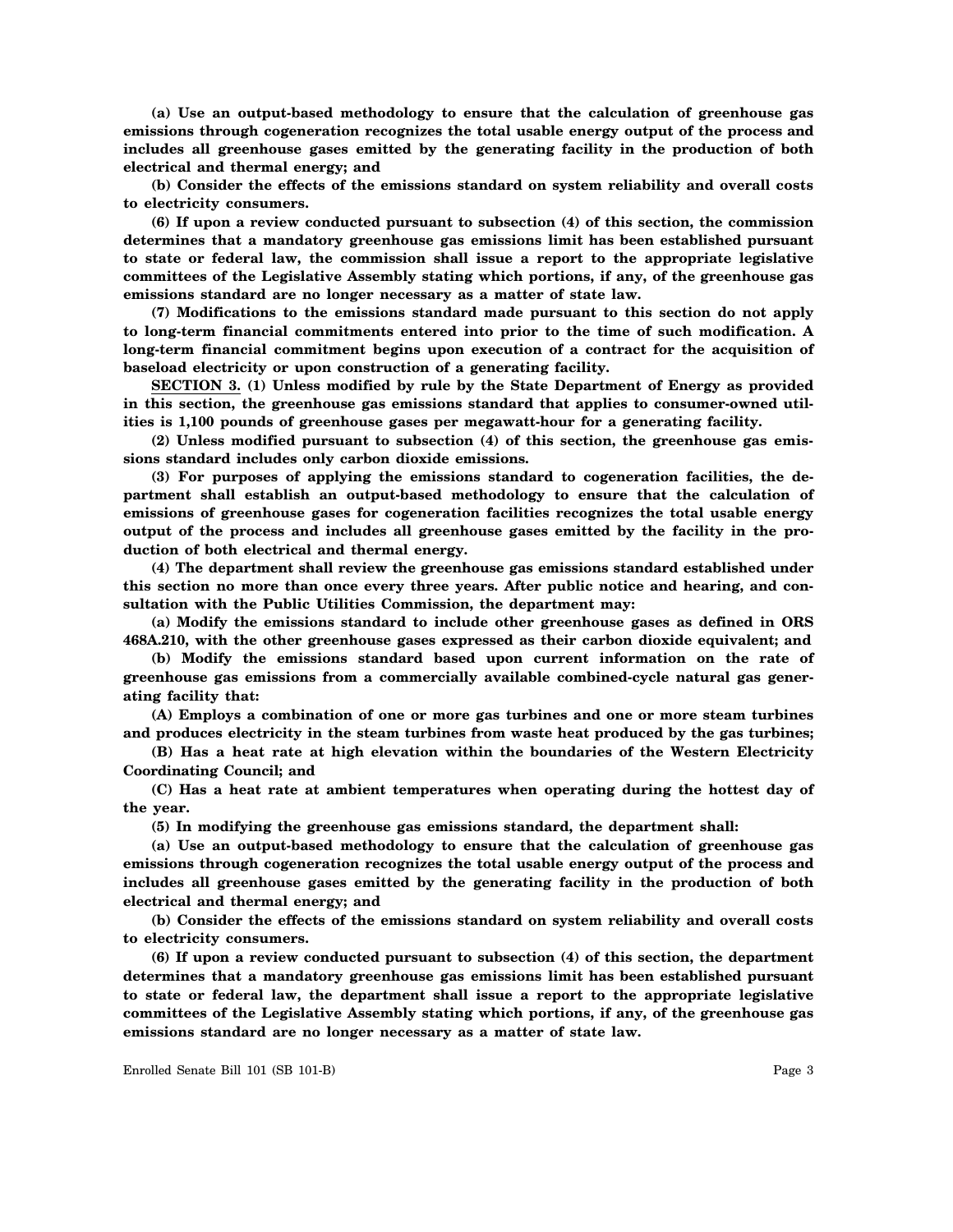**SECTION 4. (1)(a) An electric company or electricity service supplier may not enter into a long-term financial commitment unless the baseload electricity acquired under the commitment is produced by a generating facility that complies with a greenhouse gas emissions standard established under section 2 of this 2009 Act.**

**(b) A generating facility complies with the greenhouse gas emissions standard established under section 2 of this 2009 Act if the rate of emissions of the facility does not exceed the emissions standard.**

**(c) In determining whether a generating facility complies with the emissions standard, the total emissions associated with producing baseload electricity at the generating facility are included in determining the rate of emissions of greenhouse gases. The total emissions associated with producing electricity at the generating facility do not include emissions associated with transportation, fuel extraction or other life-cycle emissions associated with obtaining the fuel for the facility.**

**(2) Notwithstanding subsection (1) of this section, the emissions standard does not apply to greenhouse gas emissions produced by a generating facility owned by an electric company or electricity service supplier or contracted through a long-term financial commitment if the emissions:**

**(a) Come from a facility powered exclusively by renewable energy sources described in ORS 469A.025;**

**(b) Come from a cogeneration facility in this state that is fueled by natural gas, synthetic gas, distillate fuels, waste gas or a combination of these fuels, and that is producing energy, in service for tax purposes, commercially operable, or in rates as of July 1, 2010, until the facility is subject to a new long-term financial commitment; or**

**(c) Come from a generating facility that has in place a plan, as determined by the Public Utility Commission, to be a low-carbon emissions resource, pursuant to sufficient technical documentation, within seven years of commencing plant operations.**

**(3) Notwithstanding section 2 of this 2009 Act and subsection (1) of this section, the commission may exempt a long-term financial commitment by an electric company or an electricity service supplier from the greenhouse gas emissions standard if the commission finds that the commitment is a necessary and prudent response to:**

**(a) Unanticipated electricity system reliability needs; or**

**(b) Catastrophic events or threat of significant financial harm that may arise from unforeseen circumstances.**

**(4) Notwithstanding subsection (1) of this section, an electric company may enter into a long-term financial commitment that does not meet the emissions standard established under section 2 of this 2009 Act if the electric company does not seek recovery of the costs in retail sales in this state.**

**(5) The commission by rule shall establish:**

**(a) Standards for identifying contracts for electricity for which the emissions cannot readily be determined with any specificity; and**

**(b) Emissions to be attributed to such contracts for purposes of determining compliance with the emissions standard established under section 2 of this 2009 Act.**

**SECTION 5. (1)(a) A governing board of a consumer-owned utility may not enter into a long-term financial commitment unless the baseload electricity acquired under the commitment is produced by a generating facility that complies with a greenhouse gas emissions standard established under section 3 of this 2009 Act.**

**(b) A generating facility complies with the greenhouse gas emissions standard established under section 3 of this 2009 Act if the rate of emissions of the facility does not exceed the emissions standard.**

**(c) In determining whether a generating facility complies with the emissions standard, the total emissions associated with producing baseload electricity at the generating facility shall be included in determining the rate of emissions of greenhouse gases. The total emis-**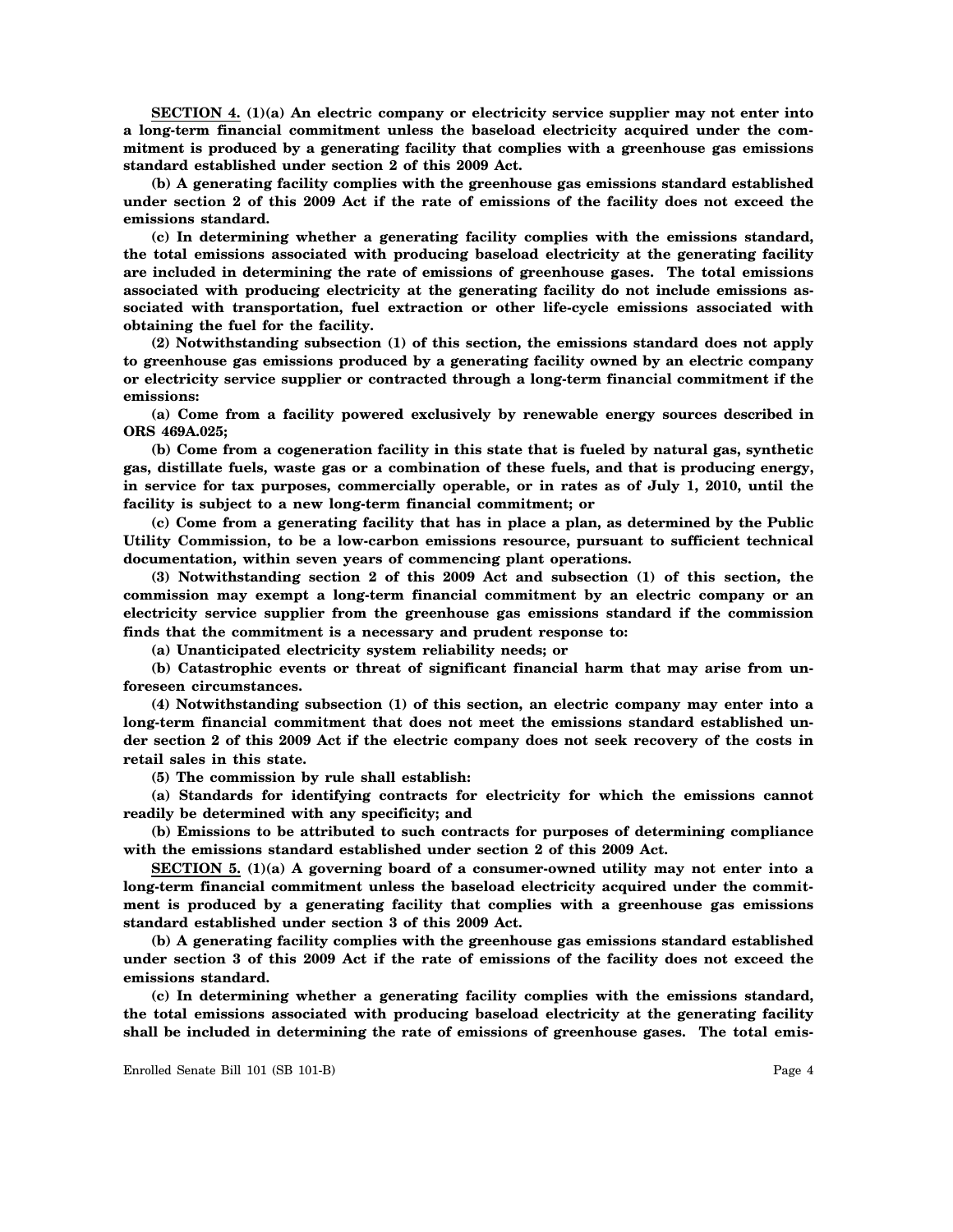**sions associated with producing electricity at the generating facility do not include emissions associated with transportation, fuel extraction or other life-cycle emissions associated with obtaining the fuel for the facility.**

**(2) Notwithstanding subsection (1) of this section, the emissions standard does not apply to greenhouse gas emissions produced by a generating facility owned by a consumer-owned utility or contracted through a long-term financial commitment if the emissions:**

**(a) Come from a facility powered exclusively by renewable energy sources described in ORS 469A.025;**

**(b) Come from a cogeneration facility in this state that is fueled by natural gas, synthetic gas, distillate fuels, waste gas or a combination of these fuels, and that is producing energy, in service for tax purposes, commercially operable, or in rates as of July 1, 2010, until the facility is subject to a new long-term financial commitment; or**

**(c) Come from a generating facility that has in place a plan to be a low-carbon emission resource, as determined by the State Department of Energy, pursuant to sufficient technical documentation, within seven years of commencing plant operations.**

**(3) The governing board may provide an exemption for an individual generating facility from the emissions performance standard to address:**

**(a) Unanticipated electricity system reliability needs;**

**(b) Catastrophic events or threat of significant financial harm that may arise from unforeseen circumstances; or**

**(c) Long-term financial commitments between members of a joint operating entity recognized under federal law or the joint operating entity**′**s predecessor organization, or with the joint operating entity for a baseload resource that the consumer-owned utility had an ownership interest in prior to July 1, 2010.**

**(4) A governing board shall report to the consumer-owned utility**′**s customers or members and to the State Department of Energy information on any case-by-case exemption from the emissions performance standard granted by the governing board.**

**(5) For purposes of sections 1 to 6 of this 2009 Act, a long-term financial commitment for a consumer-owned utility does not include agreements to purchase electricity from the Bonneville Power Administration.**

**(6) The department by rule shall establish:**

**(a) Standards for identifying contracts for electricity for which the emissions cannot readily be determined with any specificity; and**

**(b) Emissions to be attributed to such contracts for purposes of determining compliance with the emissions standard established under section 3 of this 2009 Act.**

**SECTION 6. (1)(a) The Public Utility Commission may not acknowledge in an integrated resource plan, or allow in customer rates, the costs of a long-term financial commitment by an electric company or by an electricity service supplier unless the baseload electricity proposed to be acquired under the commitment is produced by a generating facility that complies with the greenhouse gas emissions standard established under section 2 of this 2009 Act.**

**(b) The commission shall revoke the certification under ORS 757.649 of an electricity service supplier entering into a long-term financial commitment to serve customers in this state if baseload electricity acquired under the commitment is produced by a generating facility that does not comply with the greenhouse gas emissions performance standard established under section 2 of this 2009 Act.**

**(2) Pursuant to ORS 756.040, the commission shall adopt rules for the implementation of this section.**

**(3) Within 90 days of application by an electric company or electricity service supplier, the commission shall determine whether the electric company**′**s or electricity service supplier**′**s proposal to enter into a long-term financial commitment complies with the greenhouse gas emissions standard established under section 2 of this 2009 Act. The com-**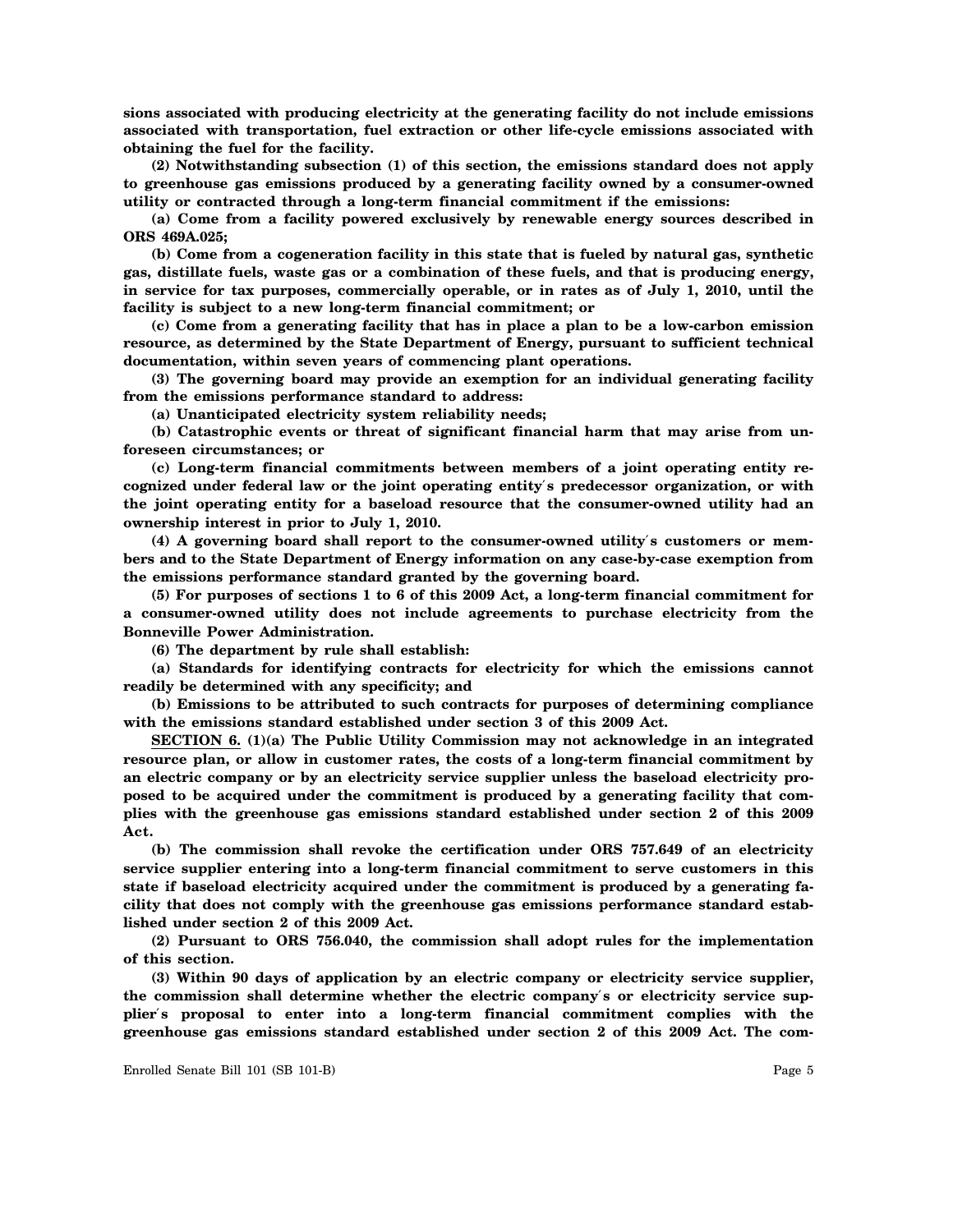**mission may not decide in a proceeding under this subsection issues involving the actual costs to construct and operate the selected resource, cost recovery or other issues reserved by the commission for decision in a general rate case or other proceeding for recovery of the resource or contract costs.**

**SECTION 7.** ORS 469.320 is amended to read:

469.320. (1) Except as provided in subsections (2) and (5) of this section, no facility shall be constructed or expanded unless a site certificate has been issued for the site thereof in the manner provided in ORS 469.300 to 469.563, 469.590 to 469.619, 469.930 and 469.992. No facility shall be constructed or operated except in conformity with the requirements of ORS 469.300 to 469.563, 469.590 to 469.619, 469.930 and 469.992.

(2) A site certificate is not required for:

(a) An energy facility for which no site certificate has been issued that, on August 2, 1993, had operable electric generating equipment for a modification that uses the same fuel type and increases electric generating capacity, if:

(A) The site is not enlarged; and

(B) The ability of the energy facility to use fuel for electricity production under peak steady state operating conditions is not more than 200 million Btu per hour greater than it was on August 2, 1993, or the energy facility expansion is called for in the short-term plan of action of an energy resource plan that has been acknowledged by the Public Utility Commission of Oregon.

(b) Construction or expansion of any interstate natural gas pipeline or associated underground natural gas storage facility authorized by and subject to the continuing regulation of the Federal Energy Regulatory Commission or successor agency.

(c) An energy facility, except coal and nuclear power plants, if the energy facility:

(A) Sequentially produces electrical energy and useful thermal energy from the same fuel source; and

(B) Under [*normal*] **average annual** operating conditions, has a [*useful thermal energy output of no less than 33 percent of the total energy output or the*] **nominal electric generating capacity:**

**(i) Of less than 50 megawatts and the** fuel chargeable to power heat rate value is not greater than 6,000 Btu per kilowatt hour[*.*]**;**

**(ii) Of 50 megawatts or more and the fuel chargeable to power heat rate value is not greater than 5,500 Btu per kilowatt hour; or**

**(iii) Specified by the Energy Facility Siting Council by rule based on the council**′**s determination relating to emissions of the energy facility.**

(d) Temporary storage, at the site of a nuclear-fueled thermal power plant for which a site certificate has been issued by the State of Oregon, of radioactive waste from the plant.

(e) An energy facility as defined in ORS  $469.300 \,(11)(a)(G)$ , if the plant also produces a secondary fuel used on site for the production of heat or electricity, if the output of the primary fuel is less than six billion Btu of heat a day.

(f) An energy facility as defined in ORS 469.300 (11)(a)(G), if the facility:

(A) Exclusively uses biomass, including but not limited to grain, whey, potatoes, oil seeds, waste vegetable oil or cellulosic biomass, as the source of material for conversion to a liquid fuel;

(B) Has received local land use approval under the applicable acknowledged comprehensive plan and land use regulations of the affected local government and the facility complies with any statewide planning goals or rules of the Land Conservation and Development Commission that are directly applicable to the facility;

(C) Requires no new electric transmission lines or gas or petroleum product pipelines that would require a site certificate under subsection (1) of this section;

(D) Produces synthetic fuel, at least 90 percent of which is used in an industrial or refueling facility located within one mile of the facility or is transported from the facility by rail or barge; and

(E) Emits less than 118 pounds of carbon dioxide per million Btu from fossil fuel used for conversion energy.

Enrolled Senate Bill 101 (SB 101-B) Page 6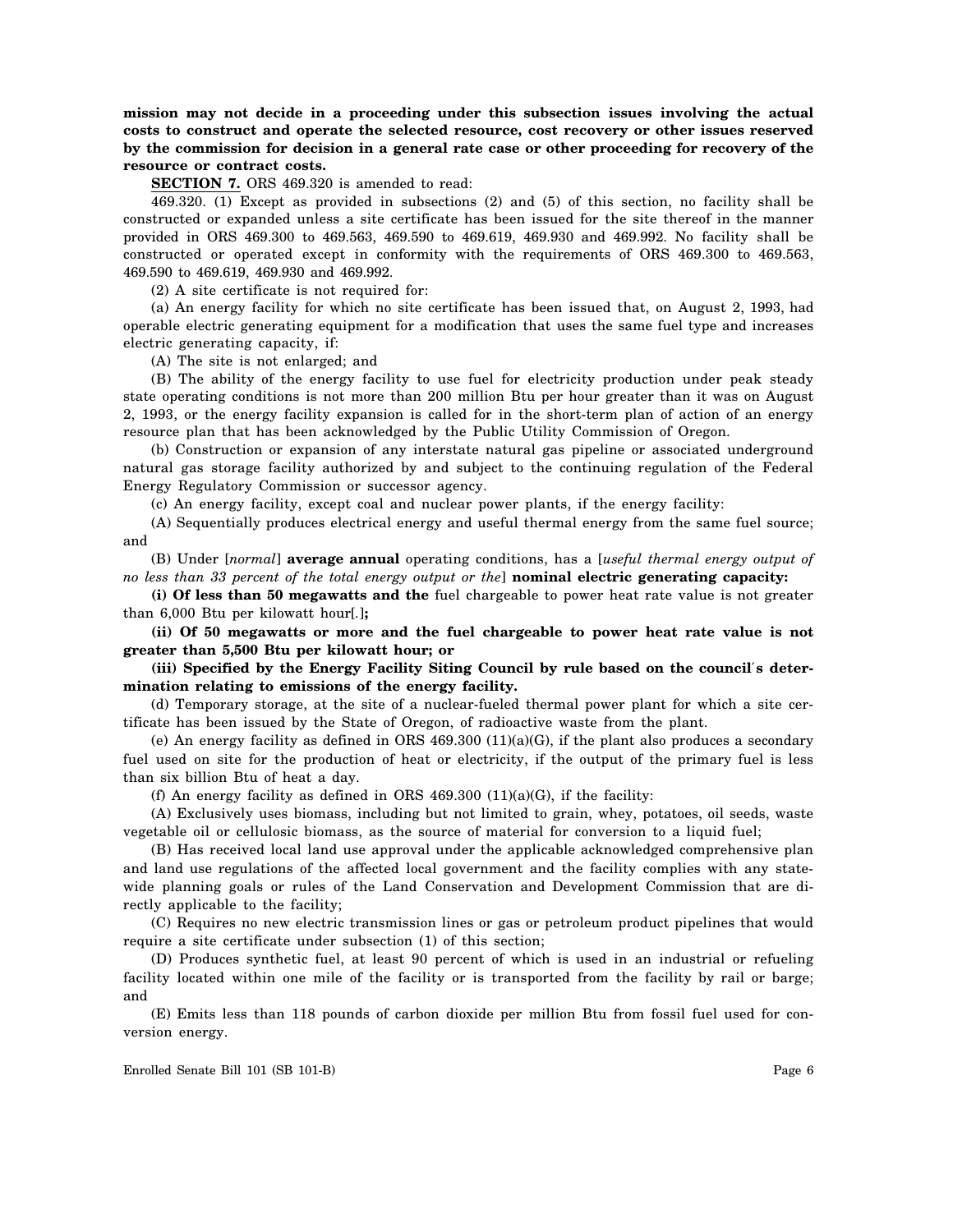(g) A standby generation facility, if the facility complies with all of the following:

(A) The facility has received local land use approval under the applicable acknowledged comprehensive plan and land use regulations of the affected local government and the facility complies with all statewide planning goals and applicable rules of the Land Conservation and Development Commission;

(B) The standby generators have been approved by the Department of Environmental Quality as having complied with all applicable air and water quality requirements. For an applicant that proposes to provide the physical facilities for the installation of standby generators, the requirement of this subparagraph may be met by agreeing to require such a term in the lease contract for the facility; and

(C) The standby generators are electrically incapable of being interconnected to the transmission grid. For an applicant that proposes to provide the physical facilities for the installation of standby generators, the requirement of this subparagraph may be met by agreeing to require such a term in the lease contract for the facility.

(3) The Energy Facility Siting Council may review and, if necessary, revise the fuel chargeable to power heat rate value set forth in subsection  $(2)(c)(B)$  of this section. In making its determination, the council shall ensure that the fuel chargeable to power heat rate value for facilities set forth in subsection  $(2)(c)(B)$  of this section remains significantly lower than the fuel chargeable to power heat rate value for the best available, commercially viable thermal power plant technology at the time of the revision.

(4) Any person who proposes to construct or enlarge an energy facility and who claims an exemption under subsection  $(2)(a)$ ,  $(c)$ ,  $(f)$  or  $(g)$  of this section from the requirement to obtain a site certificate shall request the Energy Facility Siting Council to determine whether the proposed facility qualifies for the claimed exemption. The council shall make its determination within 60 days after the request for exemption is filed. An appeal from the council′s determination on a request for exemption shall be made under ORS 469.403, except that the scope of review by the Supreme Court shall be the same as a review by a circuit court under ORS 183.484. The record on review by the Supreme Court shall be the record established in the council proceeding on the exemption.

(5) Notwithstanding subsection (1) of this section, a separate site certificate shall not be required for:

(a) Transmission lines, storage facilities, pipelines or similar related or supporting facilities, if such related or supporting facilities are addressed in and are subject to a site certificate for another energy facility;

(b) Expansion within the site or within the energy generation area of a facility for which a site certificate has been issued, if the existing site certificate has been amended to authorize expansion; or

(c) Expansion, either within the site or outside the site, of an existing council certified surface facility related to an underground gas storage reservoir, if the existing site certificate is amended to authorize expansion.

(6) If the substantial loss of the steam host causes a facility exempt under subsection (2)(c) of this section to substantially fail to meet the exemption requirements under subsection (2)(c) of this section, the electric generating facility shall cease to operate one year after the substantial loss of the steam host unless an application for a site certificate has been filed in accordance with the provisions of ORS 469.300 to 469.563.

(7) As used in this section:

(a) "Standby generation facility" means an electric power generating facility, including standby generators and the physical structures necessary to install and connect standby generators, that provides temporary electric power in the event of a power outage and that is electrically incapable of being interconnected with the transmission grid.

(b) "Total energy output" means the sum of useful thermal energy output and useful electrical energy output.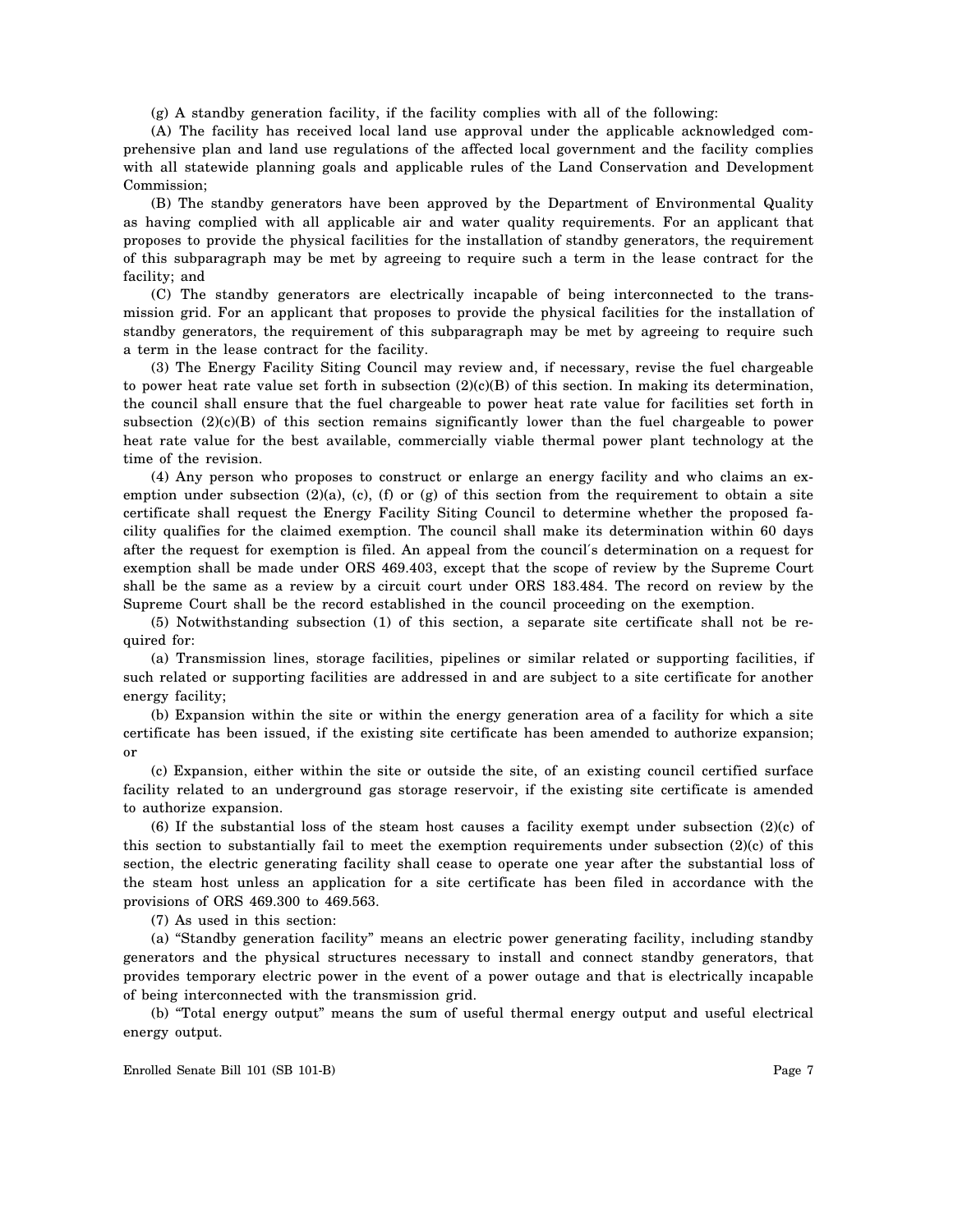(c) "Useful thermal energy" means the verifiable thermal energy used in any viable industrial or commercial process, heating or cooling application.

(8) Notwithstanding the definition of "energy facility" in ORS 469.300 (11)(a)(J), an electric power generating plant with an average electric generating capacity of less than 35 megawatts produced from wind energy at a single energy facility or within a single energy generation area may elect to obtain a site certificate in the manner provided in ORS 469.300 to 469.563, 469.590 to 469.619, 469.930 and 469.992. An election to obtain a site certificate under this subsection shall be final upon submission of an application for a site certificate.

**SECTION 8. The Public Utility Commission and the State Department of Energy shall adopt rules as necessary to implement sections 1 to 6 of this 2009 Act.**

**SECTION 9. (1) The Public Utility Commission shall develop estimates of the rate impacts for electric companies and natural gas companies to meet the following alternative greenhouse gas emission reduction goals for 2020:**

**(a) Ten percent below 1990 levels, as specified in ORS 468A.205; and**

**(b) Fifteen percent below 2005 levels.**

**(2) The commission shall submit a report presenting the estimates and explaining the analysis used to develop the estimates to the appropriate interim committee of the Legislative Assembly prior to November 1 of each even-numbered year.**

**SECTION 10. Notwithstanding any other law limiting expenditures, the limitation on expenditures established by section 1, chapter \_\_\_, Oregon Laws 2009 (Enrolled House Bill 5013), for the biennium beginning July 1, 2009, as the maximum limit for payment of expenses from fees, moneys or other revenues, including Miscellaneous Receipts, but excluding lottery funds and federal funds, collected or received by the State Department of Energy, is increased by \$337,229, for the purpose of carrying out sections 1 to 6, 8 and 9 of this 2009 Act and the amendments to ORS 469.320 by section 7 of this 2009 Act.**

**SECTION 11. Notwithstanding any other law limiting expenditures, the limitation on expenditures established by section 1 (1), chapter 116, Oregon Laws 2009 (Enrolled House Bill 5043), as the maximum limit for payment of expenses from fees, moneys or other revenues, including Miscellaneous Receipts, but excluding lottery funds and federal funds, collected or received by the Public Utility Commission of Oregon for the utility program, is increased by \$141,361, for the purpose of carrying out sections 1 to 6, 8 and 9 of this 2009 Act and the amendments to ORS 469.320 by section 7 of this 2009 Act.**

**SECTION 12. Section 9 of this 2009 Act is repealed on January 2, 2020.**

**SECTION 13. Sections 1 to 6 of this 2009 Act and the amendments to ORS 469.320 by section 7 of this 2009 Act become operative July 1, 2010.**